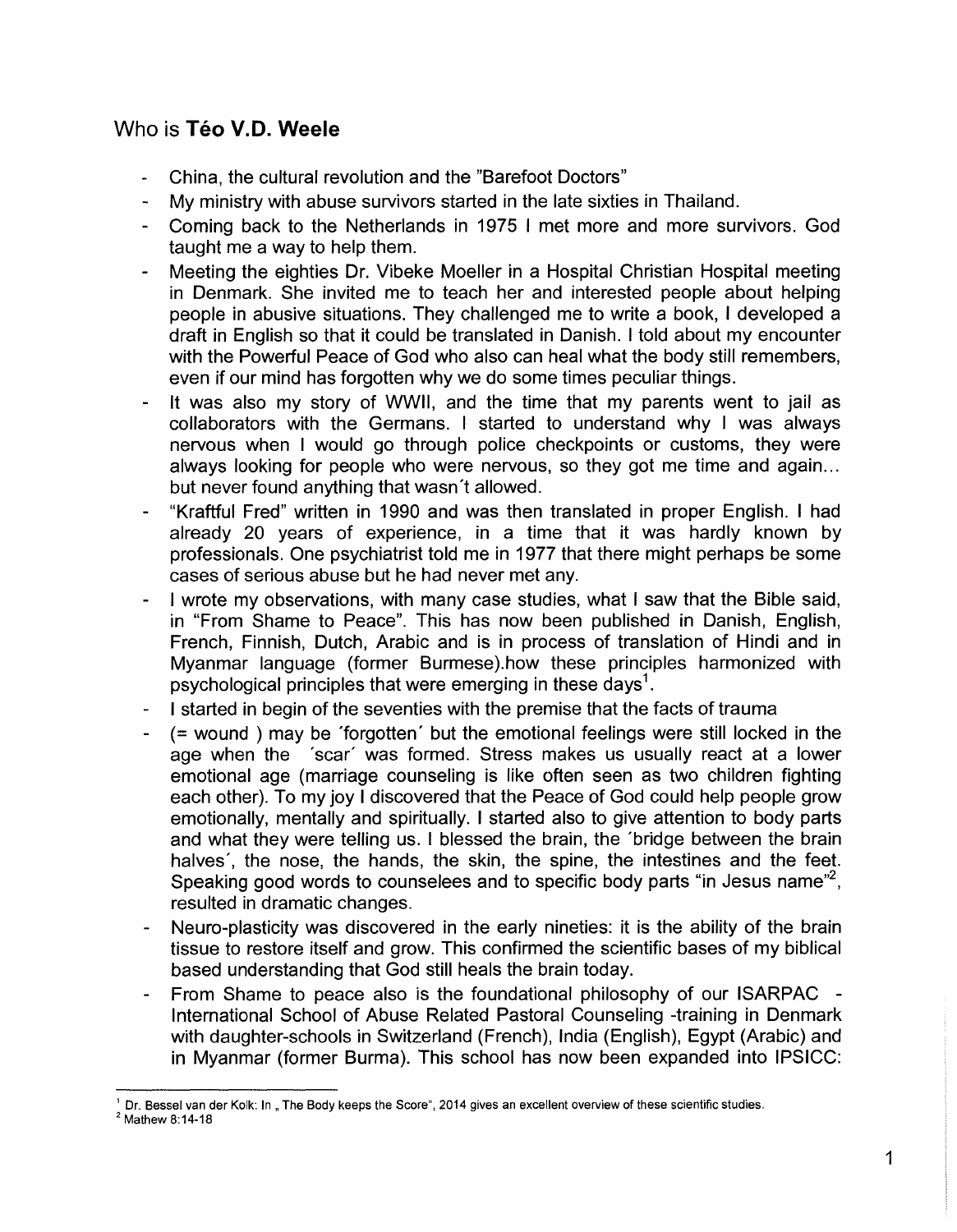International Psychotherapeutic School in Christian Culture and is recognized by the Danish Psychotherapeutic Society.

## **Powerful Peace and the effect on behavior**

I learned years ago in Educational Psychology that student can't learn (that is, to change behavior according to what they learned) unless there is an inner calmness. This also made it understandable why we see so many people who know a lot of factual information, but due to inner tensions are unable to have that knowledge affecting a change in their behavior. This also stimulated my observations as I had seen the relaxing attitude of people who personally experienced the peace of God calming them.

I referred a client to an English language (computer) based program in the USA in which serious hurt clients are taught to first give attention to safety<sup>3</sup>. It helps them to develop life-strategies to live in the hear und now. People are given a choice to follow a yoga type of creating inner calmness *or* to use their own private way of 'finding inner calmness'. I am so glad that the peace, which God gives through Jesus Christ, can go way deeper than any peace humans can create for themselves. This peace has helped me to hear hundreds of ugly stories and still be able to sleep well.

When you hear difficult stories then ask your self what that meant for the person who tells you this. Don't try to project these stories on your self. To prevent a burn-out in counseling it helps to **avoid asking** your self how you would feel in such a situation.

The last thing I want to happen in my helping approach is that people must face issues they can't handle. In general I start out with teaching: "don't dig into the past, unless you have a good archeological tour guide." For me that person is Jesus Christ, the Prince of Peace. In Philippians 4:6-8 we are invited to share:

"all our needs and concerns with thanksgiving to God and the peace of God will protect our hearts and minds".

If people can experience this peace, then facing the results of traumatic situations (and possibly the actual events which caused that trauma), becomes much easier. Even when I knew the peace of God protecting me, inside this "wall of peace" there were still my unpredictable feelings. While it didn't bother my counselees it did bother me and caused often a gnawing self-doubt.

I accepted that there is only one truth, so truth found in science needs to be in harmony with the Word of God. This helped me in my thinking about the interaction between psychology and Godly Truth.

Our brain has been designed to automatically discard any not important information or disregard information that is too hard to deal with. I concluded that: "our bodies do remember as feelings, what the mind doesn't know, as it hasn't been transferred to the

<sup>&</sup>lt;sup>3</sup>TopDD/network.org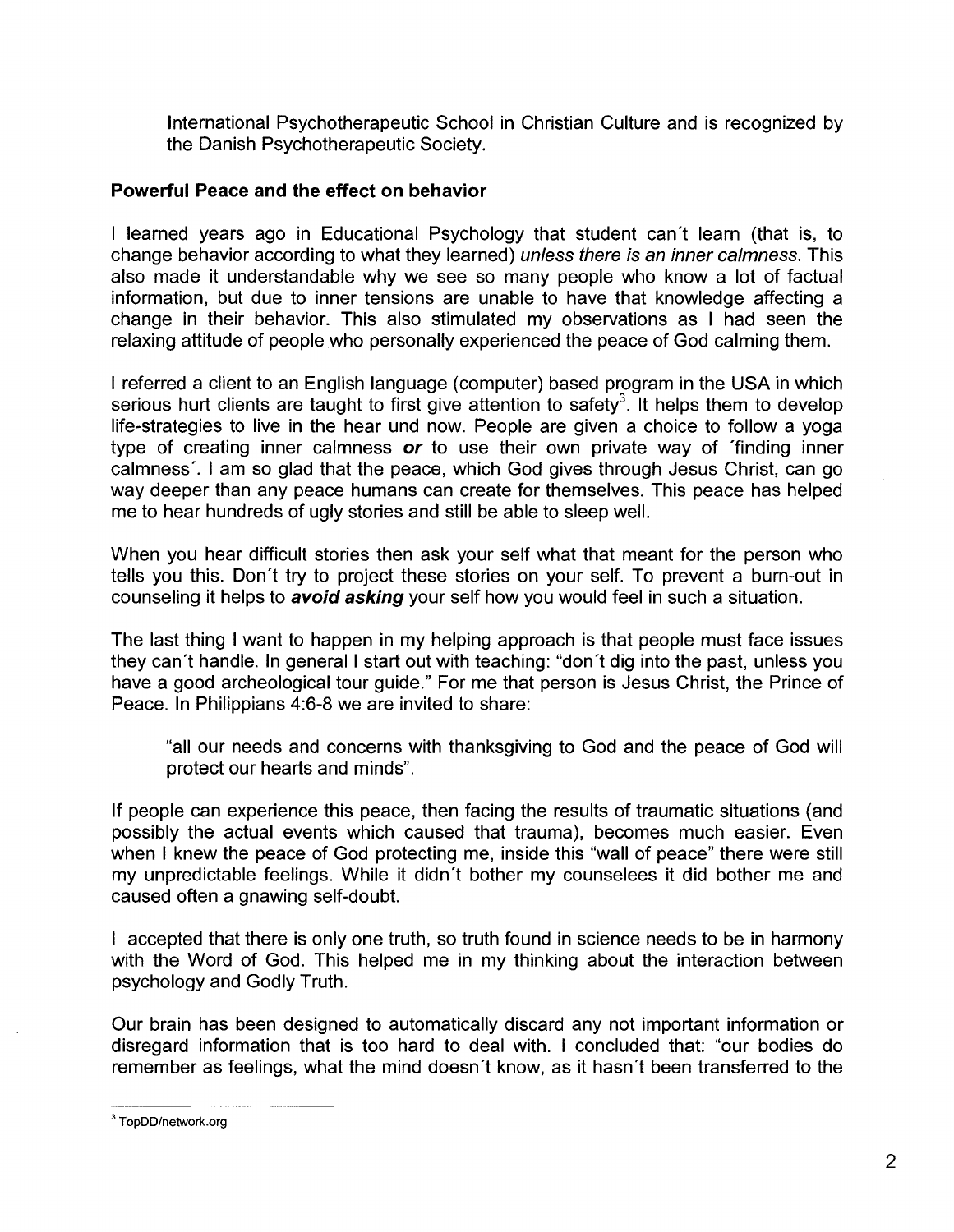hippocampus". The automatic blockage helps us to handle intolerable emotions. One can also decide that it is not the right time to face a certain ugly situation, to lay issues aside, for later, when we can face them. I have found that the Lord is willing to help us to store these pictures away, without bothering us until we are ready to face them<sup>4</sup>.

Certain pictures or sounds can be reframed from 'always present' to 'this once happened but I live to day and it has lost its power'. Our memories are stored in our stomach-brain, our heart- brain and our brain-brain. The memories of WWII air raidsirens warning "planes are coming, bombing immanent", was time and again activated when after the war once a month these sirens were tested. Automatically I felt it in my stomach, as a pressure. My heart started to beat faster and I had difficulties thinking. Then I made it my "call to prayer for peace". Since then I my body doesn't react anymore. Reframing ugly incidents has been a major aspect in my ministry.

# Powerful Peace

Powerful Peace is that what causes us to become quiet and have a inner sense of safety, in the midst of troubling situations. It isn't that one will not be scared or so. These are human reactions. So I advise people to learn to have "stereo-feelings". Powerful Peace can be felt next to other feelings. By focusing on God's Presence through this peace we can be rejoicing and sad at the same time.

# The effects of Powerful Peace

Safety is the key needed atmosphere for healing of emotional wounds. Seriously hurting people have a 360degree radar system to check out if a situation or a person is considered safe. They are ready to run, fight, freeze or yield.

# Powerful Peace and Psychology

Dr. Bessel van der Kolk, a Dutch immigrant to the USA summarized his position as follows:

### "How do we help people to feel safe inside rather than to re-expose them to the traumatic incident(s) and re-traumatize them. This is the BIG question in trauma therapy. ".

Psychology tries to find a safe place inside the person. The newest findings shared on the  $4<sup>th</sup>$  of March, just a week ago in Amsterdam are that it is not a safe place, but a safe person what is really helpful. So children who are traumatized are seen first by the therapist alone, before the parents/caretakers are seen. The therapist needs his or her own understanding of what the child says or feels. Then in the presence of parents/caretakers in which the child has trust, the treatment starts. This strengthens the bonding between them parents/caretakers and the child.

<sup>41</sup> Cor.10: 13b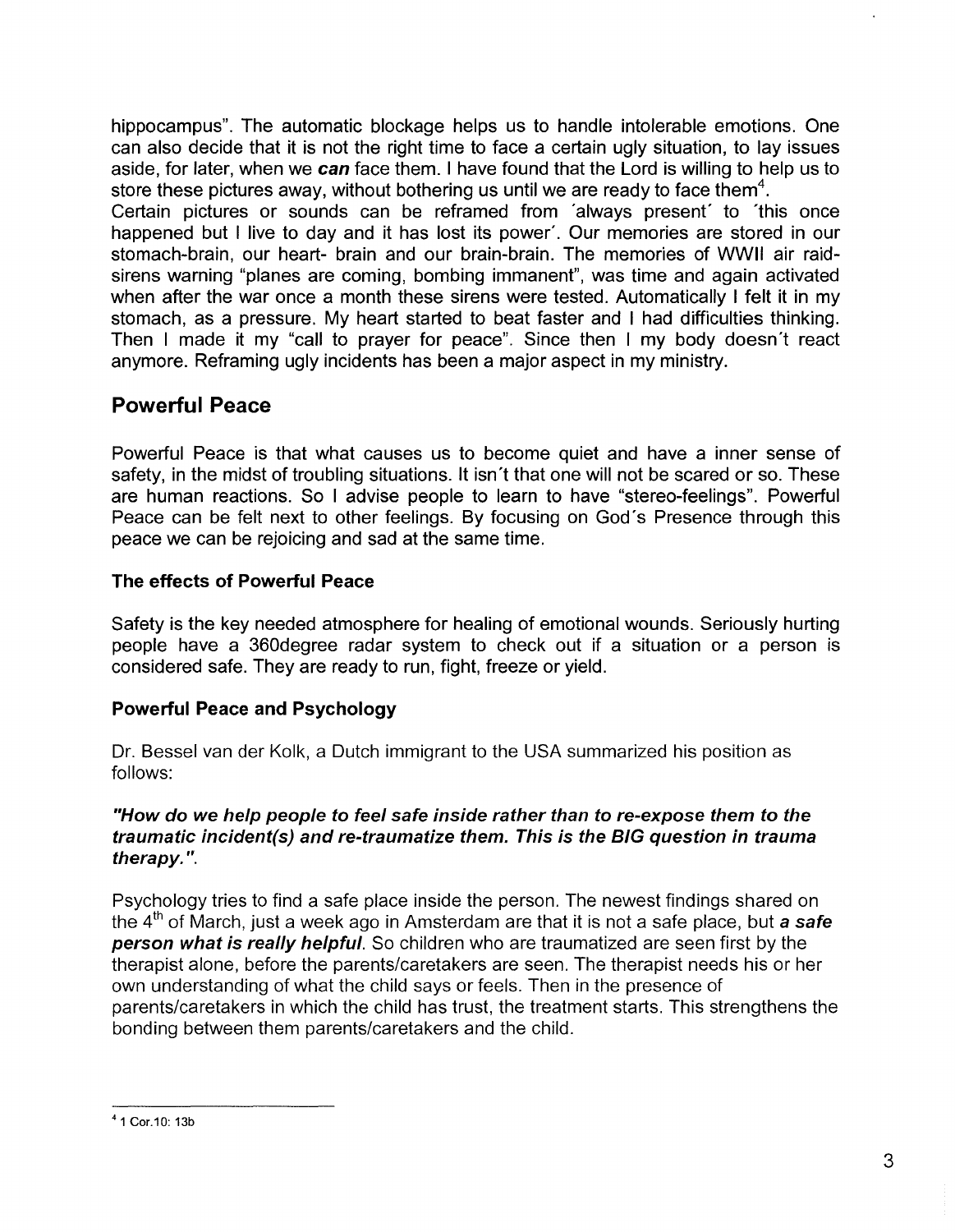A boy who had terrible anger expressions against his birthmother, thus was brought in with his adoptive parents. Together they blew balloons. The adaptive parents held the boy left and right and with his feet he powerfully burst the balloons with his feet, giving a powerful Huh. This brought him in touch with his deep-seated feelings of anger. He could then talk about it and this was the beginning of his cure.

The Church has had 1900 years of experience before psychology came up. The priests and pastors were the one's who took care of the soul/mind. What is the mind? Scientists have not found a definition yet about what it is. They can just describe its functions of the mind that they have observed.

Now we can learn from the Brain sciences once again how wonderful God has made us and how He has prepared healing for people, if they walk in peace with Jesus. We can so learn to live in the Jesus atmosphere as we become like Christ, "and learn to act from the mind of Christ"

Yet how can one be peaceful when everything around them is in turmoil: it is possible through faith. To accept the awareness of the Presence of Jesus, like a healing shelter, protecting them from too heavy blows. Since the beginning of the Church the people who because of their faith were killed showed that while facing death they could still bless their enemies.

## **"Focus** your **attention on Jesus".**

Dr. Bessel van der Kolk says that in his opinion most of the alcoholics, heavy overweight people and drug-users have a deep wound, that causes feelings that are unbearable, they have to medicate themselves and come into a shadow world, that isn't reality. This is my reason of going slow about WHAT has happened. People can't face safely what once happened, unless they know that someone they trust is there encouraging them, coaching them "from peace to some pain and back to peace again". One doesn't have to know all what has happened in order to get healed from it.

Abraham and his offspring were called to be a blessing for the world. Through Jesus Christ we are now children of Abraham. We are a Royal Priesthood called to bless: (1 Peter 2: 9). Be prepared that people will have negative comments on what you do. Bless those who persecute you (Luc. 6:28). Last week I read a story of a surgeon in Syria who was recently in the terrible civil war was forced to witness the execution of his wife and three children. He was allowed to live. Some time later the executioner was severely wounded and taken to the hospital. The surgeon recognized him. He could have led him die or even kill him during the operation. The Lord told him: don't do that just love him. After this man was healed he asked: you knew that I killed your wife and three children, how could you not revenge yourself? He said: Jesus told me to love you ... Briefly after this, this man was baptized.

Share therefore your life with other spiritual people, meet regularly for prayer, practice blessings without discussing theological issues. Seek special Blessing Times with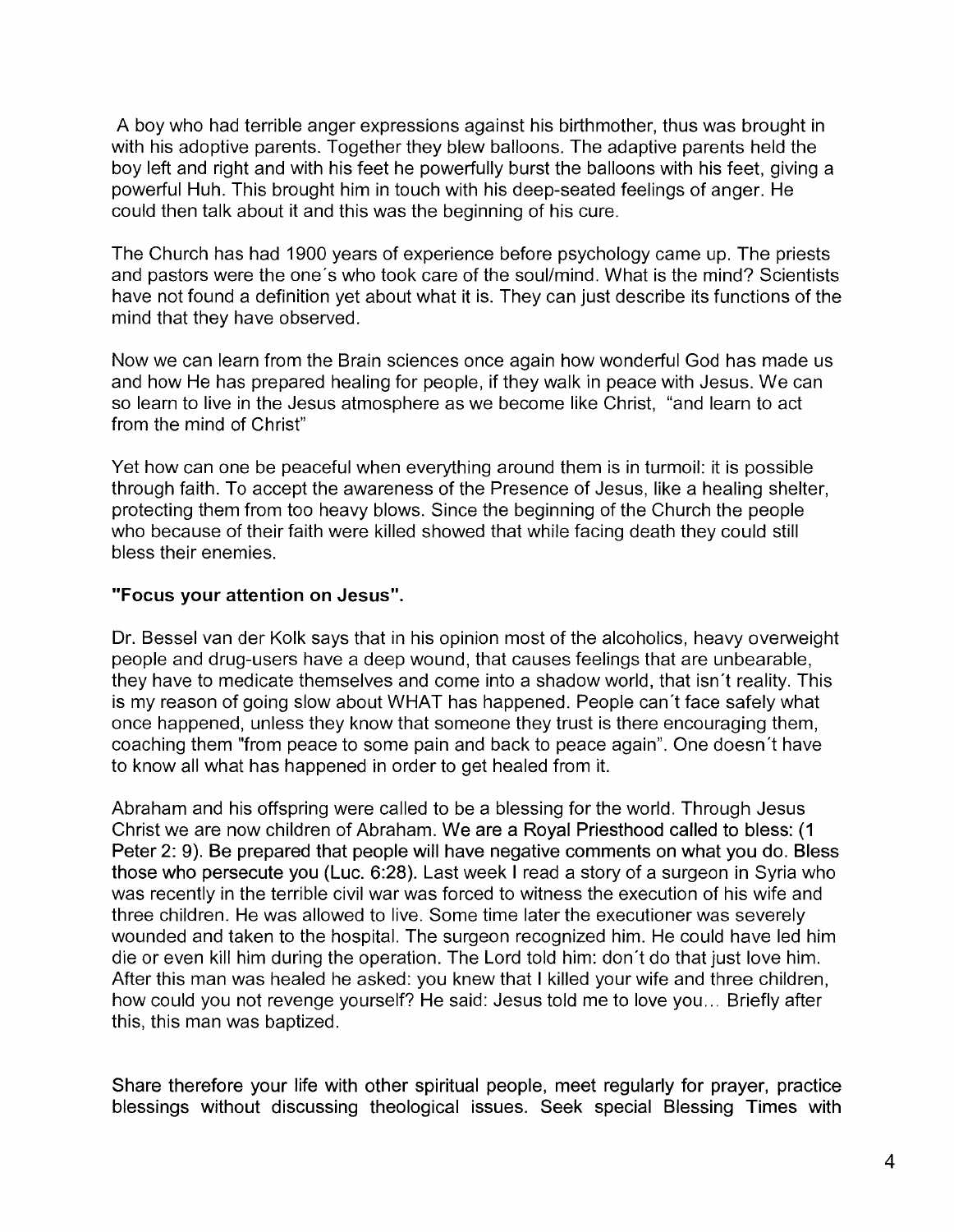likeminded people. This is Helping Through Blessings (HTB)

How can we do this practically from a Christian perspective? I know through hundreds of encounters with traumatized people that HTB is a wonderful way to create an ecosystem around a person in which this can happen. Now we need to use what we learned from the Brain sciences once again how wonderful God has made us and how He has prepared divine healing for people, if they walk in peace.

How can one be peaceful when everything around them is in turmoil: that can happen through faith. To accept this healing cocoon like peace that shelters them from too heavy blows. We need to show again that Christians can be lively and laugh, while they hold to Gods precepts also for bodily health.

## Summary:

FIRST: give your physical body to the Lord Rom. 12:1,2 THEN FOLLOWS "and be renewed in your mind". THEN we can know the will of God for our lives.

Jesus gave all believers in Him the authority to bless, to speak good words in HIS name. HTB has an intimate relationship with authority. Thus the assistant (s) giving the leadperson the authority to lead: NOT I am the lead-person, I do that. .. but... please be the lead-person...

Guro wrote me: I think the most important aspect we learned during this recent team time, is to bless the lead person (briefly) who will in turn be the main one to lead in blessing..... So many of us are already wrecked with a performance approach.....so we are relearning "risk", "it's ok if nothing happens", "rhythm and pause".

# Practice times

"Counseling is like sharing a poem: descriptive, picturesque, sensitive touching and unique". Effective counseling doing the work like an artist: we have to communicate in a way the client can understand. They need to express themselves in their style. When they have problems to share their feelings, you could ask: "I can't see in your mind, can you draw this for me?"

We also need to be practical:

Have a clock standing behind the counselee, so that you know when to start 'finishing up'. (My talks usually don't last longer than 1 hour and 15 minutes, many survivors open up 10 minutes before you are coming to a close. Say: 'thank you that you share this, let us discuss this the next time', don't go over your set time, this is also important for your assistant. There could be other appointments, even when there is not someone else one needs some time to check with the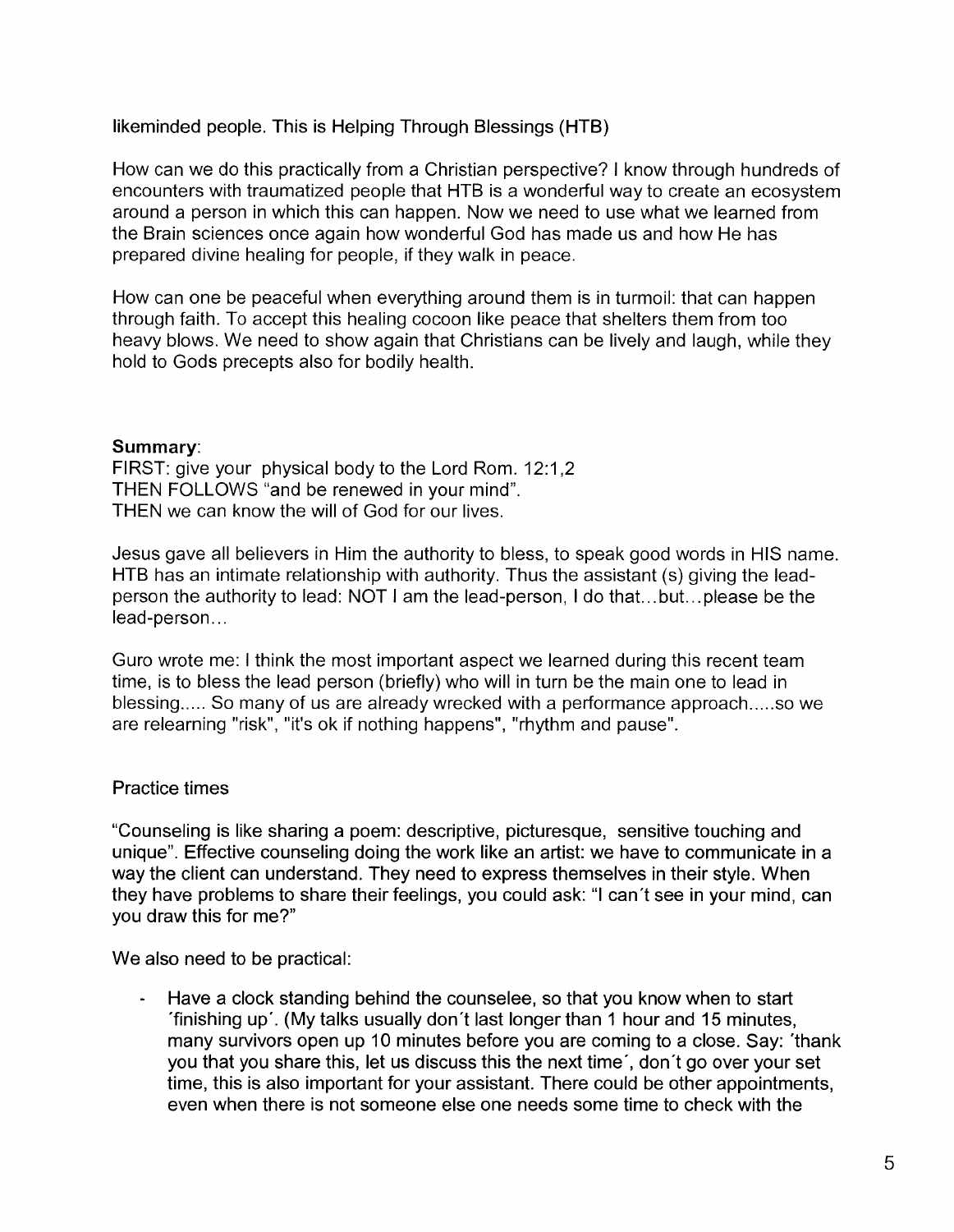assistant to see how (s)he is doing).

- Watch body reactions. Recommended: The body remembers: by Barbara Rothschild. Amazon.
- Ask what they think about prayer? Could you pray? In any case: if you talk about God: what name do they use for God? Be use to use their Name(s) of God. (If it is very hard for them to mention any name, then I suggest them if I could use the name Dove of God).
- When and if they have agreed that a prayer might be useful and when/if you sense a need in them for prayer or when/if you want to pray at some time during the session: ask them always first: about touching: what is the cultural background?
	- o Is touching the shoulder or the head O.K.? Or
	- o They can later decide what they want
	- o They can say rather not. ...
- Be careful that you don't stroke the hair, this is especially so with ladies blessing ladies, as this is felt as being very intimate. They need to be aware of your act as being a blessing. Your attitude and your words are so important and transfer a lot of meaning. Physical action can be a help or create unexpected reactions: if not sure ask. If you discover: "this wasn't a good idea", then admit that. This prevents you too of becoming a guru...  $\widetilde{\otimes}$ . You will find them so understanding!
- Thank God for that what you see is good in the counselee.
- ("Confrontation without relation brings separation". One can usually "Bless their willingness to try to do the will of God, as He might show them". One might have prophetic insight, be careful in using that though in prayer. The stress should be on blessing. I find it usually O.K. to 'thank God that they are still alive' as most people who were seriously hurt have at least considered the possibility of suicide. I bless their enduring ability to stand so much hurt).

### PRACTICE TIME in HELPING THROUGH BLESSING

- One is the counselee to receives prayer-blessings, one leads and one observes + take notes.
- Ask the counselee: What Names of God (and/or what makes that special to you?).

What sign will you give if it's enough?

Always ASK if/where you can put your hand to bless the person who needs prayer.

Example; Something special you'd like blessing for? Encourage FAITH for the person by asking what God already has done in his/her life.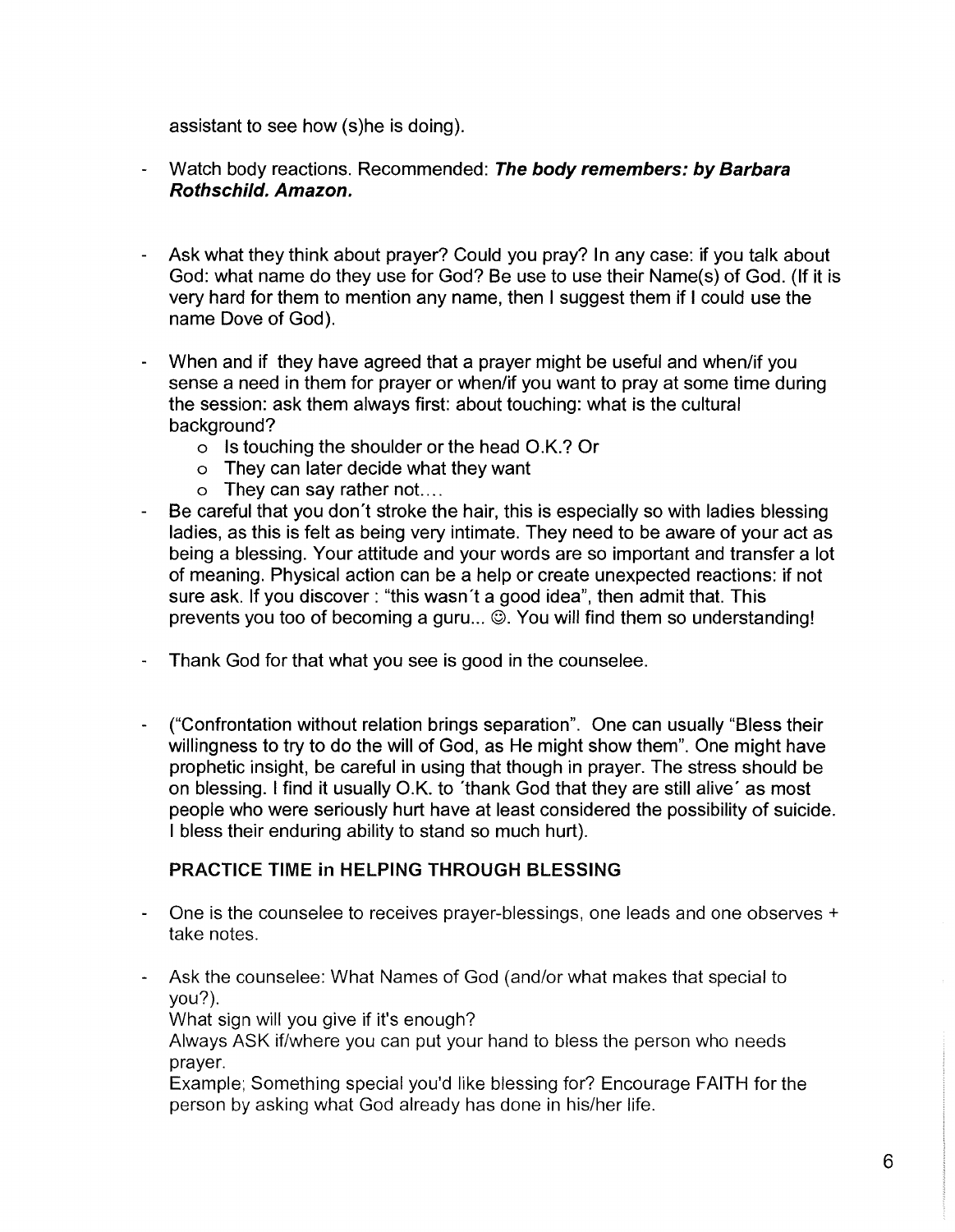Seek ways to bless soul/mind/spirit, involve body parts in your blessing and always ask first if you want to touch or if they want that. Use time of silence in order to listen to the Lord for words of encouragement.

Keep eyes open when you pray to observe!

When they go to deeper levels. Where is distress/pain and/or ugly feelings felt physically in the body? Keep internal eyes on what God is doing in the person, focus is on their desire, the encouragement of the Lord in the midst of the distress/pain and/or ugly feelings

Growing into becoming a sensitive trauma counselor:

- 1. The personal experience of the Presence of God is a given
- 2. We are looking for God, not an experience of God
- 3. St. Benedict: Pray and Work, Work like you pray.
- 4. We are drowning in a sea of information. Knowledge is something different.
- 5. There is often a need for information fasting because of a communication overload:
	- Too full agenda's
	- Too many unfulfilled needs
	- The need for silence and aloneness. We are like a glass of water with sand mixed in. As long as we stir this, we can't see through the water. It is muddy. We need to let it rest, then we can see the sediment as well as looking through the water.

Franciscus of Assisi: We learn to loose ourselves when we have the courage to fall. Leave your performance orientation at the foot of the Cross of Jesus.

- Everyone needs to decide how to find silence: in the world or in a monastery. Key questions that we have to face in the counselee or ourselves
	- I want to get out of the treadmill, can I?
	- Where am I now?
	- Who am I now?
	- In the silence: possible: I hear the sound of nothing.
	- Do they sense the love of God in the silence or is it a sense of dread...

(Let them then focus on the love, without denying the reality of the dreadexperience).

Freedom is not just doing what one wants to do, but to find fulfillment of one's deepest desires. Freedom needs the borders of direction and discipline, as our human tendency is towards inertia. We need the inner control to exercise our freedom. (General Superior of the Benedictines, the German Notken Wolf).

Happiness is being at peace with oneself.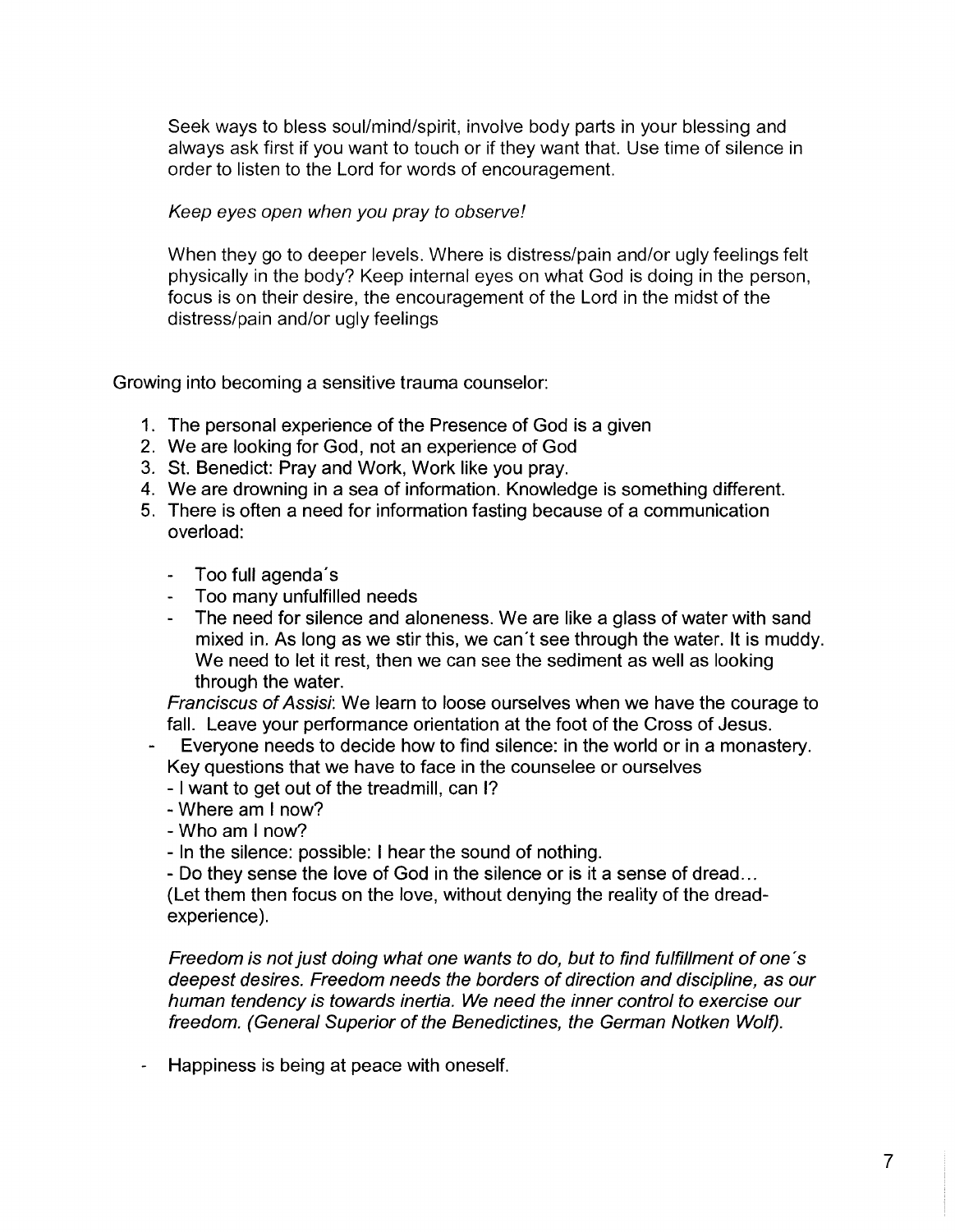- Unless a seed of grain falls in the soil, and dies, it will not bear fruit. One has to  $\overline{a}$ hand his or her life over in the hands of the Lord, we need to abdicate from our throne and give him the leadership of our life.
- The mother of Charles and John Wesley had this gift of inner control: when she wanted to pray in a small apartment, with no place to pray private and with kids around, she put a dishcloth over her head, all the children were quiet: NOW Mom is praying.
- In the rush of one's own race in life we need to learn to be weak, so we can be strong in the Lord, to be happy in a crowd or when we are alone at the same time. Realism tells us that there are rules of God that will be broken. One needs to learn to listen to one's own heart, if not then a crisis arises. We can suppress a lot and say: I choose the freedom. Freedom in one's heart: that is where God speaks. One needs to have room in one's heart to receive these words. Allow the Lord to make you empty. For some to run or to swim helps them to quiet down the thinking processes. When someone is in his right place, he or she blossoms open. The question is not: how useful is this or that. An artist does also useless things (painting, composing creating things etc.). It has to do with higher values like beauty.

# Friendship demands time, we need to come to rest to have deeper relation

It is the same with Jesus. Life teaches us to face reality, it teaches us to be humble.

# An adult lives with frustrations without being frustrated.

The heart is the place where our mind and feelings meet. Contemplation in action: we start with silence and end in inner silence. Pater Peter Hans Kolvenbach, (former general-superior of the Jesuits)

Learn to wait for impressions that God gives. You can say: I have the *impression* the Lord says... rather than: the Lord: says...

# Concepts of Powerful Peace

### Maranatha: the Coming of the Lord

Maranatha can be used in two ways: Marana-tha: "Come Lord Jesus in this situation" and Maran-atha "The Lord will come". Messengers would be send out in Israel with the Manaran-atha exclamation: Prepare the way for the king, the king is coming. People who had legal problems were waiting for that message: Come O Lord, they would cry out: Marana-tha.

Often there is a battle that seriously wounded people have with a God who didn't stop the abusers from doing what they did. To use the cry: "Come, 0 Lord help now", but also that one day the Lord will come back and He will take revenge, has been a comfort for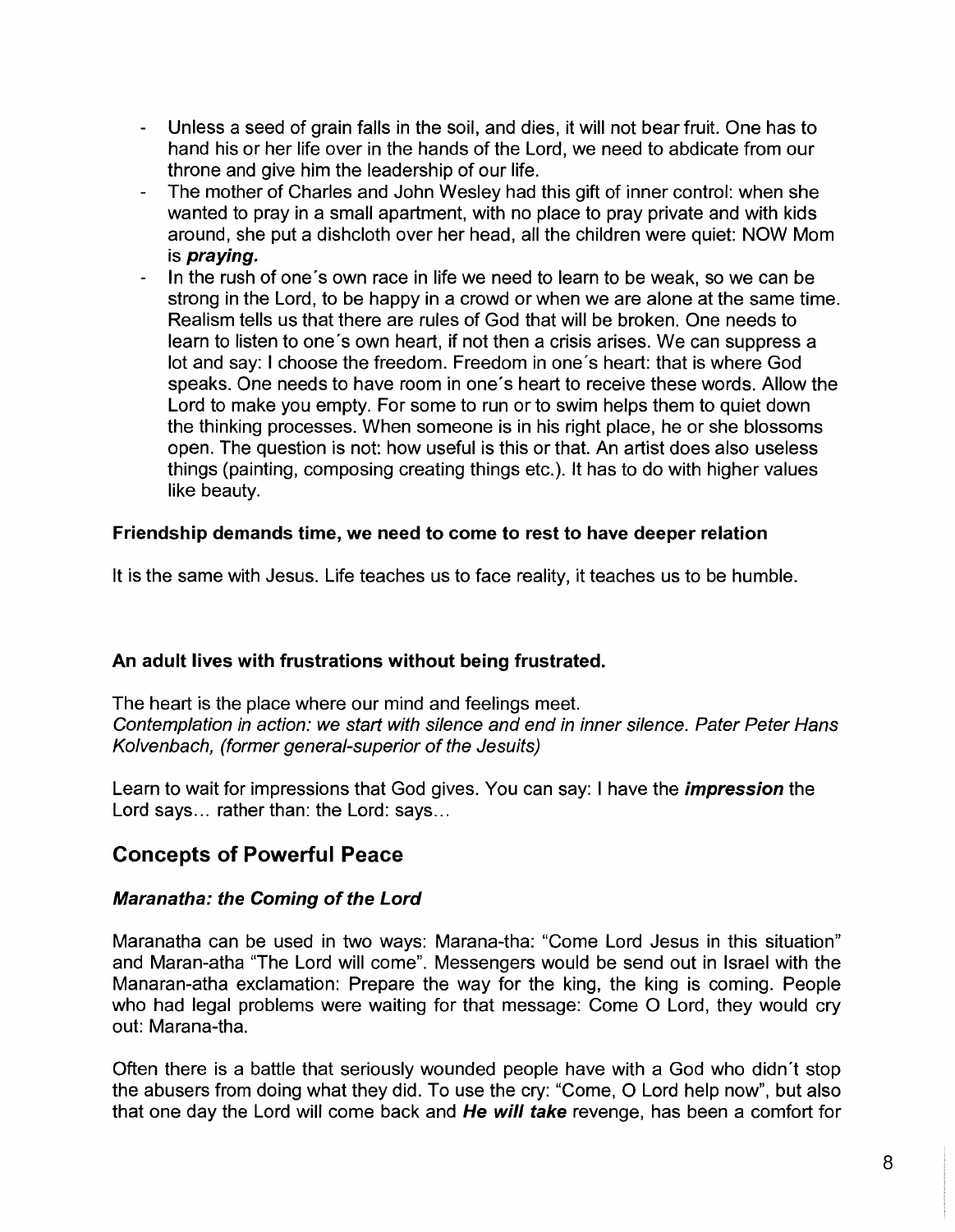many. Also some one said: the best revenge is to live well!

## Shalom

The meaning of Shalom: well being in spirit, soul, body and financial. St. Paul was a missionary who needed to translate Shalom into Greek language. He couldn't find *one*  word that translated Shalom, he needed two words: Grace (the goodness of God which we don't deserve, it is related to the Hebrew word Hosed: God smiles at us) and Peace (the absence of war). Thus, God graciously, like a father smiles at us, while He knows who we are and how we at times mess things up and says: I simply love you, even if you don't understand why I didn't act, I invite you to still be filled with my love.

The physical felt peace of God, next to all other good or bad feelings, enables us to feel the emotions stored in our bodies without having to remember ugly facts of the past. Only when we are able to face ugly facts and the Lord agrees that we can face these facts (1 Cor.10: 13), can we actually look them straight in the eye. Tell all your concerns and your needs to Jesus with thanksgiving and the peace of God will protect your heart and your mind (Philip.4: 6-8). The first thing that I noticed in my own healing process was that the Lord told me, " No Téo, don't say that or don't do that". The 'wall of peace ' protected also my environment against some of my infantile reactions. I discovered that this would work with my clients, but not in my family ®. They felt my inner anger, at times expressed due to the behavior of my kids. "Be angry and sin not" says the Bible (Ephesians 4:26-32). I had to learn to be cleansed from the sin in my anger.

# My teaching in a word picture:

People are like one diamond with different sides. When a person gets traumatized they have a part of their brain that stays frozen in time. This explains childlike reactions among adults who quarrel with each other. Others have named this in a metaphor: The Inner Child'. Looking at my own life I discovered a whole raft of different 'emotional ages'. It was like a childrenshome with the accompanying problems of different parts not liking each other or the 'internal bullying' of a weaker part. I asked the oldest one to help me. His answer: "what do you want me to do"? I told him that I had a counseling session and wanted to give all my attention to this client. The internal noise of different voices in my mind made it hard to focus. "Could you watch the 'internal family' so I can be fully there for my client. " O.K." he said. Since then I have had a much better ability to focus. This older internal family member became a part of my adult functioning and in this way I could go down in the ages for the rest of the family. In India in 2013 I walked past a Ferris-wheel. An internal voice said unexpectedly: I want to get in there. The problem was that it wasn't working and nobody was there to get it going. So I said that half loud to my self. Then it was like a huge internal protest. My foot wanted to stamp on the ground and the voice said: I want to get in it! I laughed as I recognized the young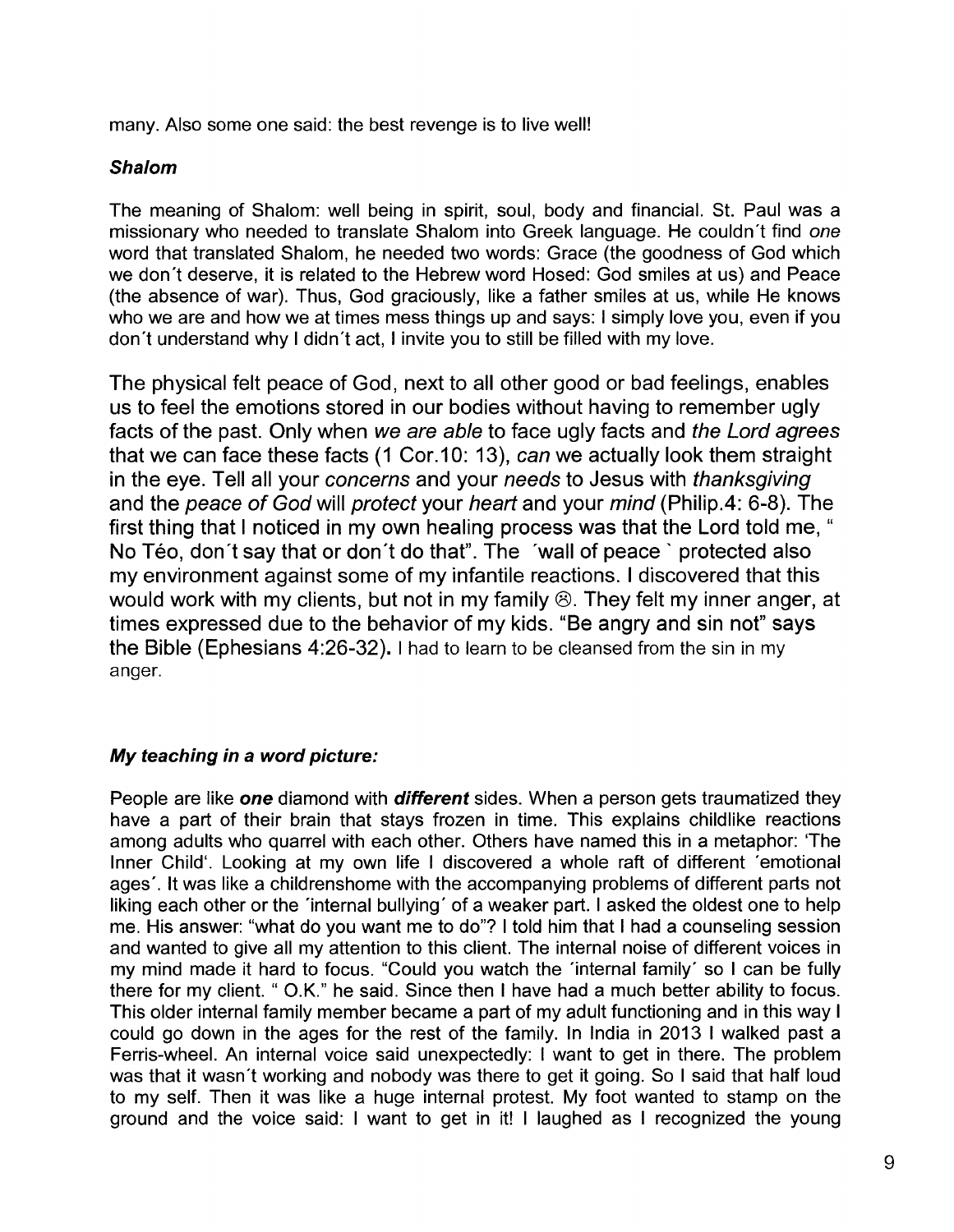internal child. I told him "it is not working. We can't get into it". He replied: "then I want to go down the hill on a sleigh". I heartedly laughed out loud and said: O.K. when we are back in Austria I promise you to do that. Then it was silent.. .. 1 asked the Lord: 'Lord, I have talked in my courses so often about this young boy. Why hasn't he grown up more? The answer came at once " Téo, you haven't forgiven your parents that they were collaborators!" Well, forgiving them was not a problem at all ... A few weeks later it had snowed in Southern Germany and I got from somewhere a sleigh. Down the hill I and little me, went and I laughed heartedly!

## **The power of Blessing:**

We are a Royal Priesthood called to bless: (1 Peter 2: 9). Be prepared that people will have negative comments on what you do. Bless those who persecute you (Luc. 6:28). Share therefore your life with other spiritual people, meet regularly for prayer, practice blessings without discussing theological issues. Special Blessing Times with likeminded people.

## **Walking in the light of the** Lord:

God is covered in light (Ps. 104:2). We are created according to God's image. Adam and Eve were, I believe 'also covered in light like a cloak'. When they sinned, this cover dropped down and they became aware that they were naked. Now we are called to 'walk in the Light'. I sense that a cover of God's light shields us from attacks on our soul/spirit. They can attack our body/emotions, but I have the idea that they can't touch our soul/spirit, if we do walk in the light. We can also ask for angels to come and help us, St. Michael is a strong supporter for God's servants when they face battles.

# **Blessing body parts**

"Lord, I bless this person with your peace from the top of the head to the foot soles and everything in between". That was especially important in Thailand, as I couldn't speak about any emotional effect that women might have suffered. Speaking 'good words' to body parts has an often quiet but profound effect.

### **Tension can e released during PP practices**

Dr. Peter Levine is a biologist and psychologist. He studied animals how they handled stress. He observed how they started to lightly shake. He discovered that humans actually also need to do something to get the inner stress out. It can be running, biking, intensely swimming etc. Also he noted how a light trembling does the same, it relaxes the muscles. Often I tell people when I notice that this happens in their body: let it happen, it is O.K.

### **Praying for the womb**

Petra and John lost a child and she couldn't get pregnant again. Petra was in a mess due to a bad youth. I asked her what the first time was that she could remember that her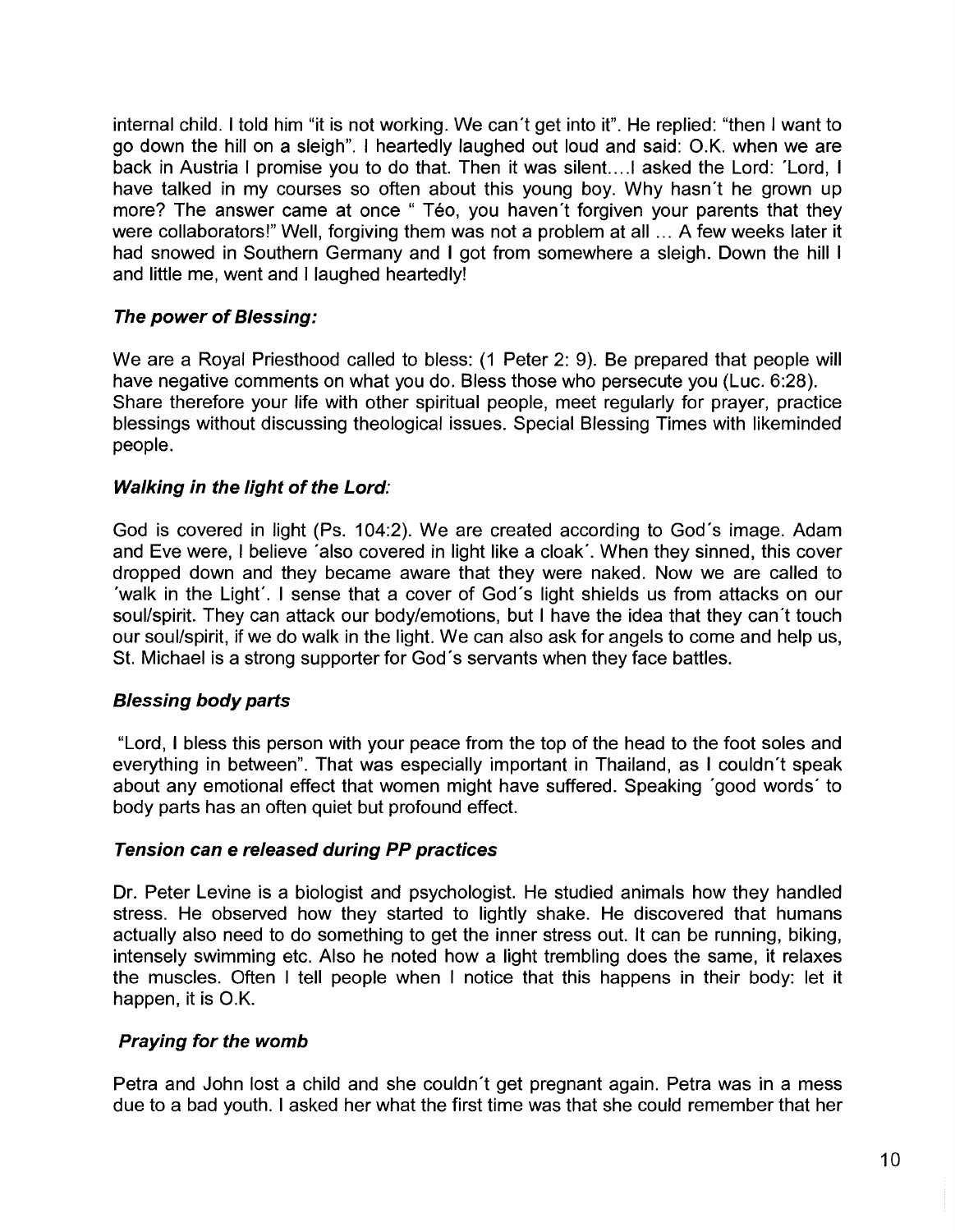father had hit her. She shared that it started age 6 and went on until she married at 18. I then started to share with her about what happens in the body of a child. I then talked in rather simple German to the "6 year old girl and encouraged her let Petra help her". This gave some unexpected reactions. Petra really got in touch with her young inner child. She showed her love, right on the spot. She embraced herself. Patting the 'little girl on the shoulders' and saying some lovely soothing words like a mother would do to her baby. It was then that I could see her strong will and affirmed that through my blessing. As we blessed her belly she was able to conceive again and gave birth to a beautiful girl.

# **Praying for the feet**

In one of my seminars in Austria I talked about 'praying for the feet', blessings them with good words. I have found that this was often the only part of a body I was allowed to physically touch when women were seriously hurt. This lady hadn't had any physical hurts, so I was debating with my self if I could bless her feet anyhow. So I asked her. A bit amused she said O.K. I knelt down and told her feet: "just obey the Lord, even if she doesn't understand where you want to go". One afternoon she was preparing food. Suddenly she felt her feet turn, she looked down and said: "what are you doing"? Then she remembered my prayer and decided to follow her feet. They went up the stairs, to the bedroom of her one-year-old baby. There she found the child already struggling for breath as it was suffocating in a sheet. .. God had saved her baby by warning her. That boy is now a healthy adult!

# **Praying for the nose**

A lady asked for prayer, we talked a little before. My attention was time and again drawn to her nose. I asked her: do you have a problem with your nose. "Yes, I can't smell" she said. I blessed her nose and she exclaimed: "get your dirty hands away from my nose...". I calmly replied: sister, you are not smelling hands. Then she started to gag. After some time she shared that her father forced her when she was fourteen years old, to use her mouth to satisfy him.

# **Praying for the brain**

Often I get feedback like "when you blessed my brain, something tangible happened". I often bless the "bridge between the two brain halves, as traumatic incidents destroy some of the connections. We know that stress releases cortisol in the brain and that creates havoc with the connecting parts in the brain. Blessing (the peace of God) helps to restore what broke down. .

### **Blessing the** skin

As I discovered how God practically wanted to bless my spirit, soul and body, I asked the peace of God to touch me physically. I discovered a strange quirk in me: I felt very sensitive to my environment, but physically I felt hardly anything. Then I read the words: "put Jesus Christ on". When I literally did the first time, something changed. I noticed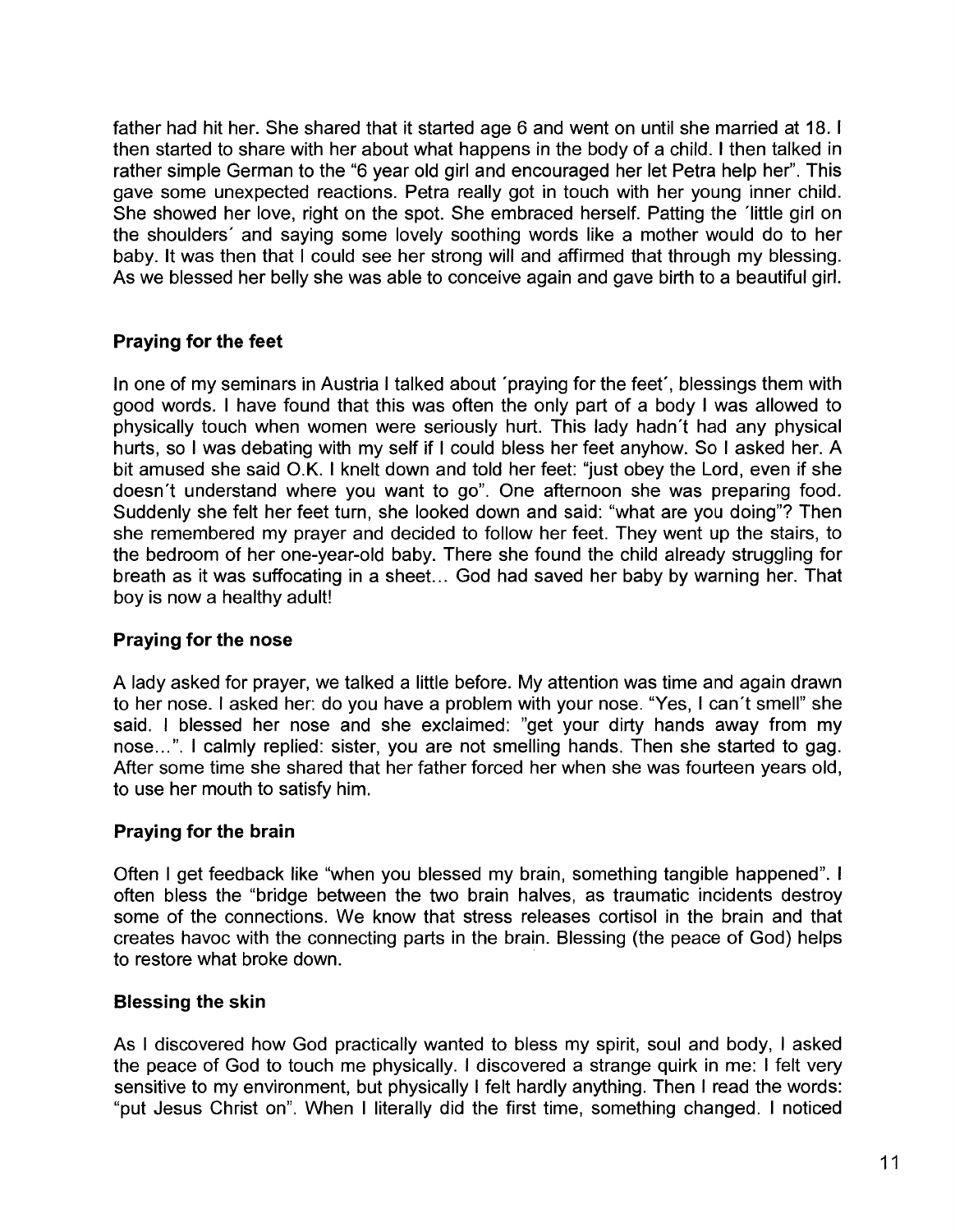how I would sense physically when I would be ashamed, how I clenched my teeth when angry, that I balled my fists. This again helped me to help abuse survivors who would be so angry and so ashamed. The skin is the largest organ of our body and a blessing can heal the reaction or the absence of reactions, to outside impulses. Thus bringing harmony again between inner sensitivity and our awareness of our skin.

### **Client with blue spots on her legs**

Once I had a client who as she experienced the peace of God relaxing her body she looked at her legs and said: "Téo, look, do you see these blue spots develop too?" Indeed there was a row of blue spots. She said astonished: "I had often these blue spots in my youth, when my dad in an angry outburst would hit me with his belt". Because of the peace of God, she could now experience this again and start a process of forgiving.

## **Praying in the language of the inner child**

A lady stepped in a long-distance bus in the USA and sat next to me and we shared some pleasantries. I noted her Dutch accent. I switched to Dutch and our talk immediately changed. She asked me what I was doing and I told her that I had a biblical based spiritual approach to help traumatized people. In a few sentences she then explained what had happened to her before she immigrated to the USA. "Could you help me right now" she asked. I taught her some biblical principles how she could help herself. She had sought help, but never could bring herself to talk about "things that happened many years before". I explained to her why she could do this now because she was hurt, as a young girl and that girl didn't know English. She needed a Dutch counselor to get help. With a peaceful look and happy smile she got up, as she had reached her destination.

**The Body Remembers** what the mind didn't consciously register or has suppressed. God can clean our bodies without having to remember what happened. He can touch limbs that are stuck in an unaccomplished task of running away. He can give courage to open their mouth to give a scream, when they were frozen as they were abused. This is the background for the often-used statement in Powerful Peace work: don't dig into the past to find out what has happened. First focus on peace, and then ask your body if it wants to tell something. We can then decide to say: yes Lord I look at it, **or** 'Lord, I give this back to you. This is for now not right for me'. (1 Cor.10: 13).

### **Powerful Peace and its effect on the children, young people and adults**

In 2013 Children's Choir Kisi (Kids Singing) with children age 4-18 celebrated their 20 years of existence. Cardinal Schönborn asked them during the festival "what is this blessing you are talking actually all about"? One young boy of 12 took the microphone and told: "before we perform somewhere, we bless each other, not always with making a cross or so, but just saying: I bless you in Jesus name. You can do this task or whatever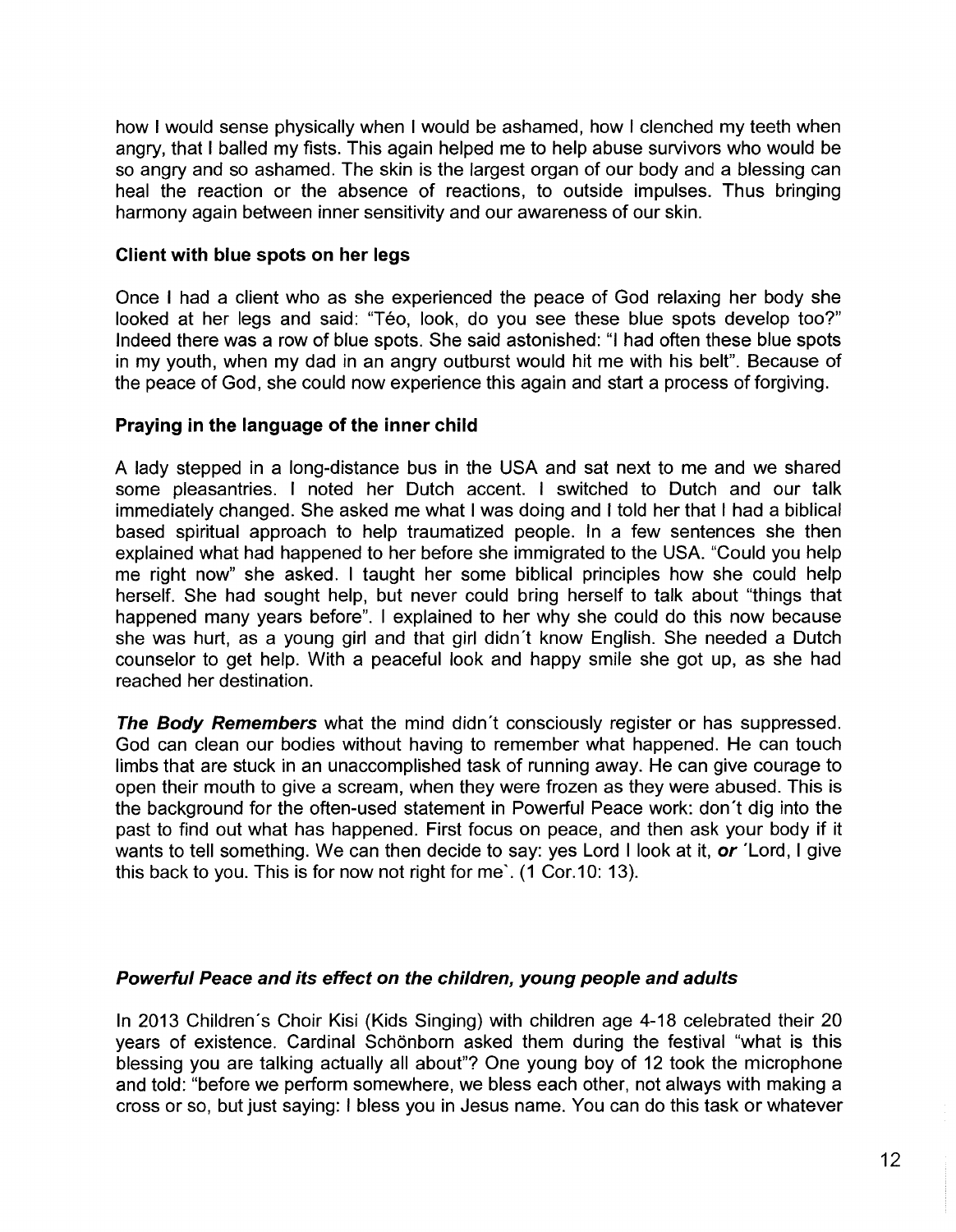we feel we can say". I know that the children also bless the adult assistants, they pray for each other. One girl of 11 is so sensitive to the Lord that she hears what Gods answer is for their problems. So first goes to a staff worker and asks if she can say that. One time the Lord had shown her in a vision a man in great need. She finally saw him finding a place back in the concert hall. She got permission to go to him and simply shared Gods' answer for his need. The man broke down and sobbed. And she just stayed a while encouraged him.

### Blessing with the eyes

A nurse couldn't say anything about God to a dying patient. If she did she would be fired at once. I told her about the four places in the brain where scientists have found mirrorneurons. These mirror-neurons make that we can sense what someone is feeling, if we are on the same wavelength. I told her: No one can stop you from thinking a blessing. A month later as I met her again, she was radiant. She told that she was sitting with a dying patient. The man moaned and tossed round and round. She just thought blessings in Jesus name. After some time, his eyes met her. He really looked and drank in her love, shared without words. He became calm and started to smile. After some time his breathing became slower and with a smile he died. She knew from his chart that he was Christian. She gave him what he needed in his last hour of life.

## Blessing the will-power

The will is often in the Bible used as being connected to the neck e.g. "stiff-necked people". We can bless the will by laying on hands on the neck, naturally only if they agree to that. It is actually an act of blessing people when we tell them: "we only discuss what you want to discuss. What are your desires now, so we can bless that"? It is for many such a relief that they even can tell what they don't want to happen. The aim is to bring them to surrendering their will to the Lord. How we do this? Unless we have a safe approach, it can be that the operation succeeds but the patient dies. So we approach them with respect for individual and his culture. Jesus gave His life him or her. This respect has helped me to hold my tongue, when I met something that was strange for me. There is one truth where different denominations can agree on: the saving work of Jesus!

### The need for confidentiality in a counseling relationship

More then 20 years ago a RC husband shared with me a sexual problem. Then his wife came to me and also shared her sexual struggles. I then made the mistake of sharing with her that also her husband had problems in this area. This resulted in a loss of confidence in both... it has taken many years to be restored. They told me "that I had a role as a priest even if I wasn't one and that they didn't appreciate my attempts to help them by braking this confidentiality". When one make such mistakes in it is dearly paid, even when one shows remorse and sadness.

### If they become too open (and you start to feel uneasy) ...